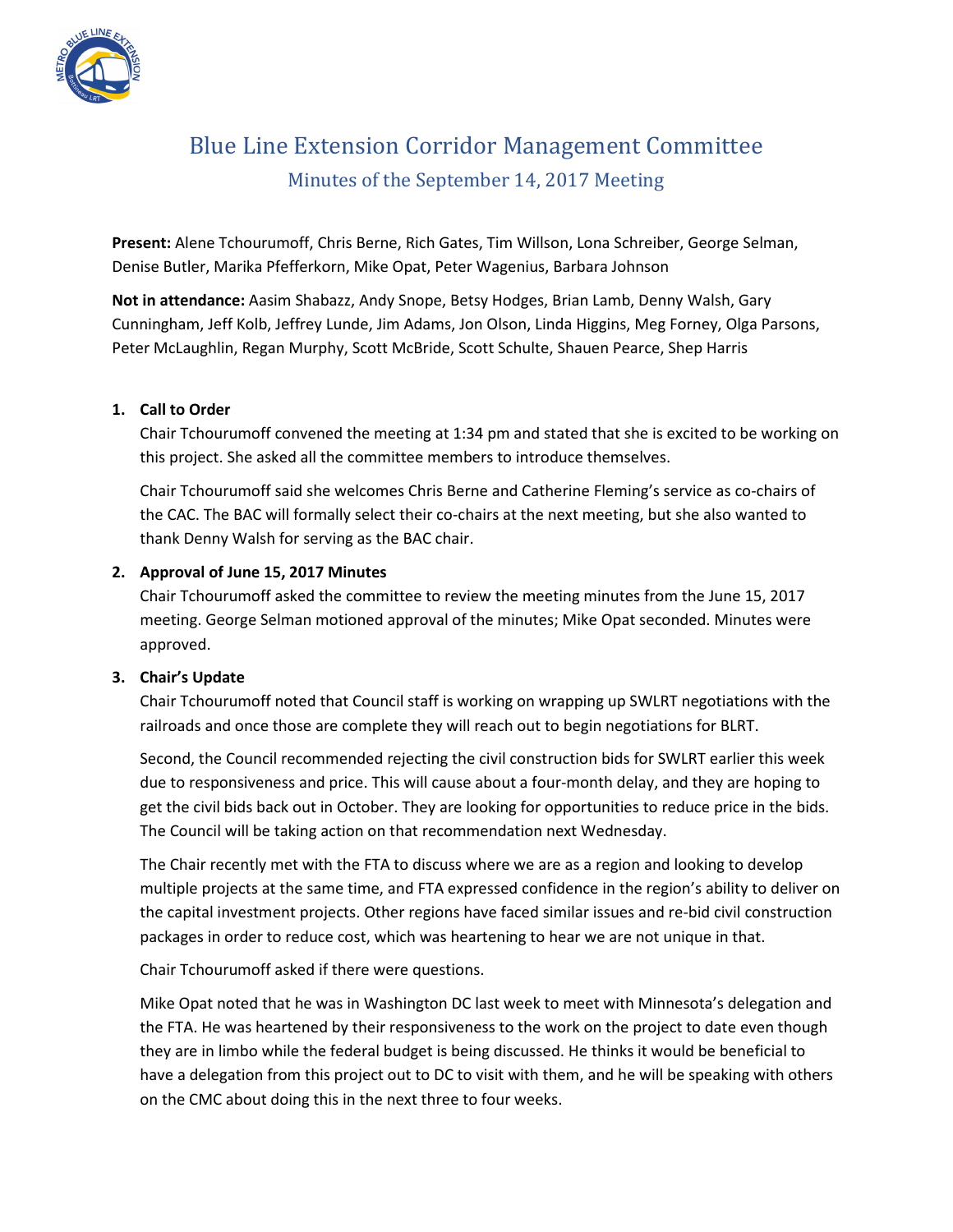

Tim Willson stated that some mayors have banded together and sent a letter to the federal government. Secretary Chao's staff has responded and discussed a three-step process to get funding from the federal government. They state that if you have not been funded yet, you will not be and will instead need to be funded locally.

Rich Gates followed up on Mayor Lunde's comments from the last meeting that Brooklyn Park does not want to wait on this project because of delays with SWLRT. He reaffirmed that sentiment and that the City needs this project to move forward so they can complete other needed infrastructure projects like West Broadway.

Tim Willson agrees with Brooklyn Park and asked why the northwest region has to wait for SWLRT to be done for BLRT to move forward. He has a number of residents who feel forgotten in this process.

Chair Tchourumoff thanked the committee members for their feedback. The Council is looking to develop the entire regional system and advance the system as a whole.

# **4. New Starts Update**

MarySue Abel presented. Part of the federal process is to submit a New Starts application to establish a rating for the project. If the project is rated as a medium or above, they can apply for their FFGA. In the FY 2018 FTA New Starts Annual Report, the project received a medium-high rating. The project submitted an updated application on September 7, 2017, which will be published in the FY 2019 report. A medium-high score is still anticipated.

There are two primary components of the New Starts rating: the financial rating and the project justification rating. Changes in this New Starts application from last year included:

- Land use and economic development advances since 2016
- Financial management plan CTIB dissolution and full local funding commitment
- Revised project schedule shift FFGA application from September 2017 to May 2018 to finalize railroad negotiations and receive congressional appropriation
- Ridership adjustment for reduction of Robbinsdale park-and-ride reduced from 550 spaces to 400 spaces

Mike Opat noted that the entire to-do list for this project is captured in the third bullet on the revised schedule. In speaking with FTA and the Minnesota delegation, it seems that Congress will work to keep the New Starts program regardless of the president's proposed budget. The sooner we can begin the railroad negotiations, the sooner we can finalize it so we can be on track to submit by May.

# **5. Environmental Update**

Caroline Miller presented. As a reminder of where we are in the environmental process, the FEIS was completed in July 2016 and the Record of Decision was published in September 2016. Since then, they have been working on mitigation commitments that were committed to in the Record of Decision.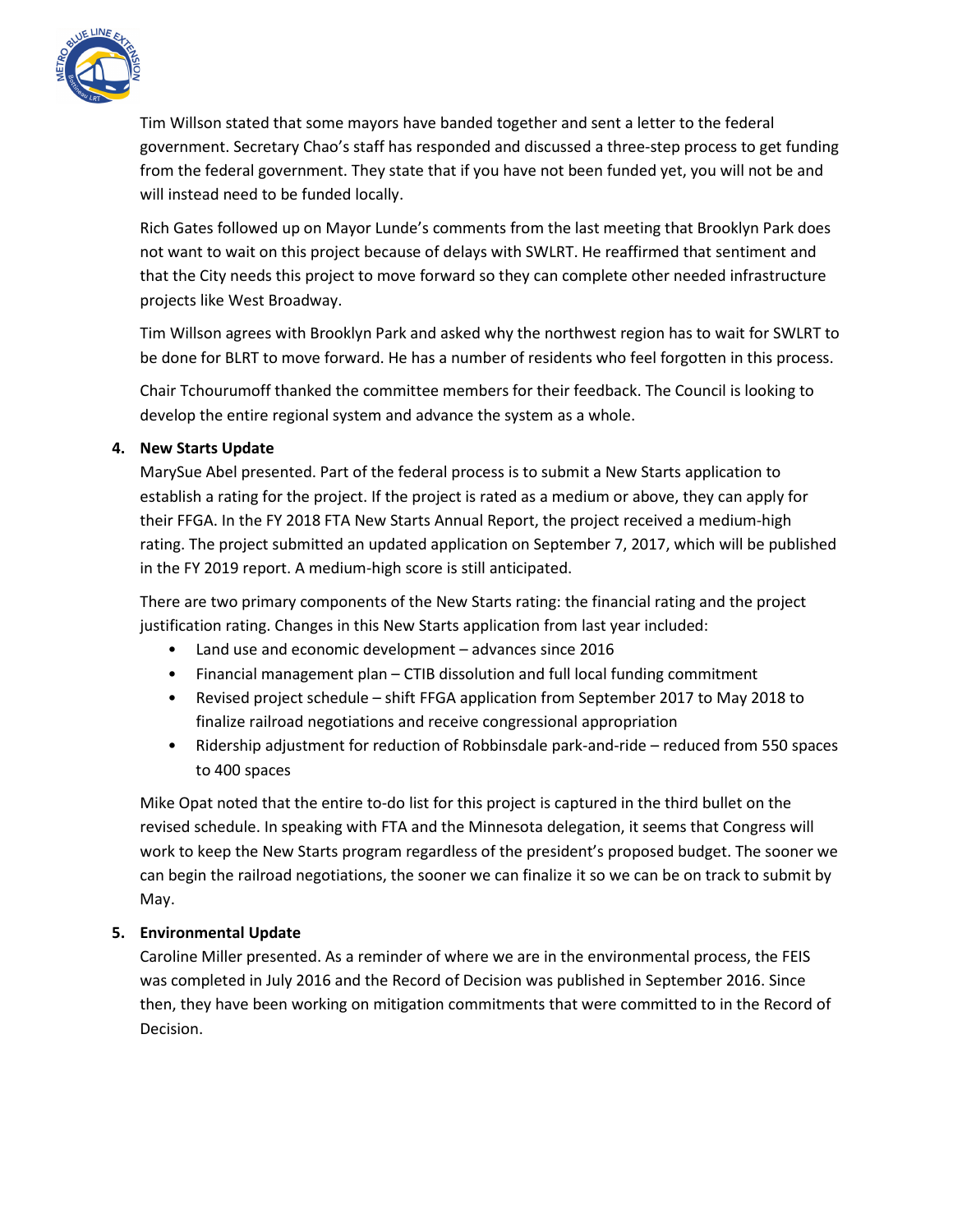

## Section 106 MOA Implementation

The Metropolitan Council entered into an agreement with the State Historic Preservation Office, FTA, and the consulting parties to work on the mitigation commitments for historic resources.

One of the mitigations is the draft interpretative plan for the two historic resources that will be adversely affected (the Ground Rounds Historic District and the Osseo Branch of the railroad). Interpretive panels will be included for these resources on five on the platforms. Details on the plan will be presented at a future CMC meeting.

They are also conducting additional architecture/history fieldwork in areas that weren't previously covered and working with consulting parties on project elements to make sure they are compatible with the historic resources. For instance, they are working to ensure the design of the Plymouth Station is compatible with the Grand Rounds Historic District.

# Phase II Environmental Site Assessment

The environmental site assessment process is the due diligence for soil and groundwater contamination in the corridor. The Phase I ESA was completed in 2015. The Phase II has been conducted over the last two years, and they are now moving into the Response Action Plan (RAP) phase.

The Phase II ESA included testing for soil and groundwater contamination. The information is used for design considerations and protecting human health and the environment during construction. The fieldwork for the Phase II ESA included 382 borings and test pits.

Caroline Miller discussed the results from four key areas:

- Highway 55/HERC found lots of debris along Highway 55, historic foundations, and petroleum contamination
- Floodplain mitigation site in Theodore Wirth Park historic roundhouse, found contamination associated with railroad use (e.g., glass, wood scraps, lead)
- Robbinsdale had mixed contamination areas, one was a used oil drop-off site near the existing Robbinsdale Public Works building that has petroleum contamination, downtown Robbinsdale and Sochacki Park also had some mixed contamination
- Crystal contamination in County Road 81 and Bass Lake Road area from petroleum and trace debris

The RAP will discuss how to address contamination during construction. A RAP for advanced construction projects was completed and approved by the MPCA in May 2017. A corridor-wide RAP is anticipated to be complete in Q4 2017. When the project is under construction, an environmental professional will be in the field to monitor implementation of the RAP.

Lona Schreiber asked at what point does the environmental work become stale or is there a time when it needs to be rereviewed. Caroline Miller said it depends on the discipline area. The Phase I and II ESAs have a shelf life of a few years, whereas the evaluation of historic resources is more dependent on changes in project design.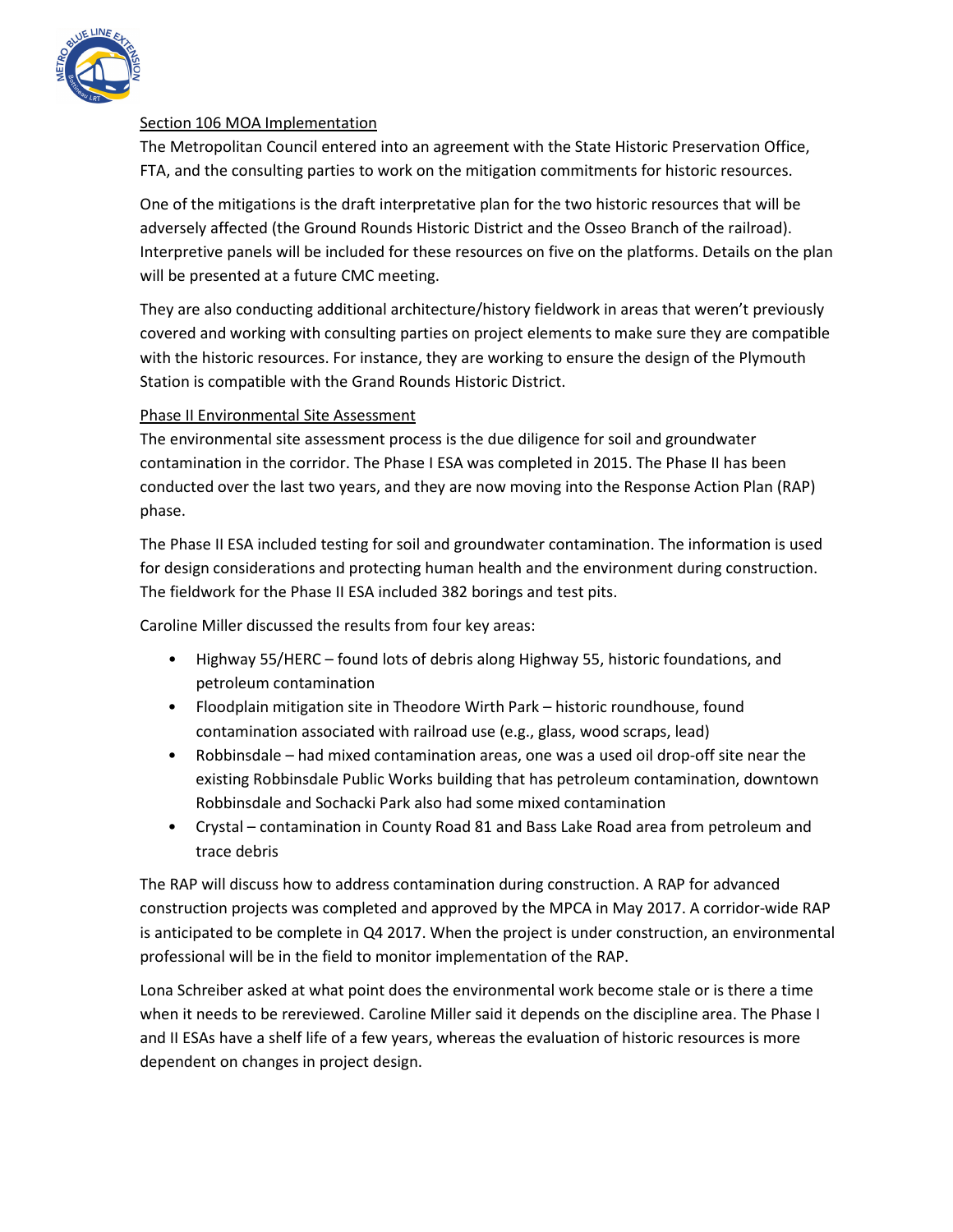

Tim Willson noted that the data will not go stale but some sections may need to be updated as time goes on.

## **6. Bassett Creek Storm Sewer Update**

Dan Soler introduced Peter DeMuth, who is going to be the Council-authorized representative overseeing the Bassett Creek storm sewer work. He was involved on Central Corridor and A Line and is now working on Blue Line.

#### Construction Overview

Peter DeMuth presented. The Bassett Creek tunnel is located between Van White and Bryant under TH 55. They will be replacing the old brick structure with a new box culvert structure that will be out of the way of station construction.

The construction procurement was broken up into two bid packages, material procurement and tunnel construction.

On July 31, 2017, the material procurement contract was awarded to Max Steininger, Inc. They will be constructing the box culvert and delivering it to the site.

On August 25, 2017, the tunnel construction contract was awarded to Minger Construction Companies, Inc.

Construction will entail replacing the brick structure with a box culvert, and they will add two 42 inch MCES conveyance pipes. This work will require a 12-day closure of Olson Memorial Highway that will start after October 27, 2017 to allow completion of MnDOT's I-94 work. This closure has been coordinated with MnDOT, Hennepin County, and Minneapolis. Work is anticipated 24 hours a day for all 12 days of the closure.

The regional detours during the closure will include Hwy 100 S to I-394 to I-94 from the west and I-394 to Hwy 100 from the east.

A local detour will also be set up on Penn to I-394 and to I-94. They have also coordinated bus detours and worked closely with schools in area.

During the winter of 2017-2018, cast in place concrete and in place lining of MCES sewer work will be conducted. In the spring of 2018 there will be cleanup and restoration work.

#### Outreach and Communications

Sam O'Connell presented. The Council understands that this construction will impact both local folks in the neighborhood and regional commuters. They want to make sure people are aware and not surprised when construction starts.

Key outreach and communication messages include project description, duration of construction, detours for vehicles/trail users/transit users, where to get more info, and who to contact if you have any questions.

They are in the process of setting up coordination meetings with project partners (MnDOT, Metro Transit, County, and cities). They will work with media partners including TV, radio, and social media. They will also be developing a short construction video that can be easily shared.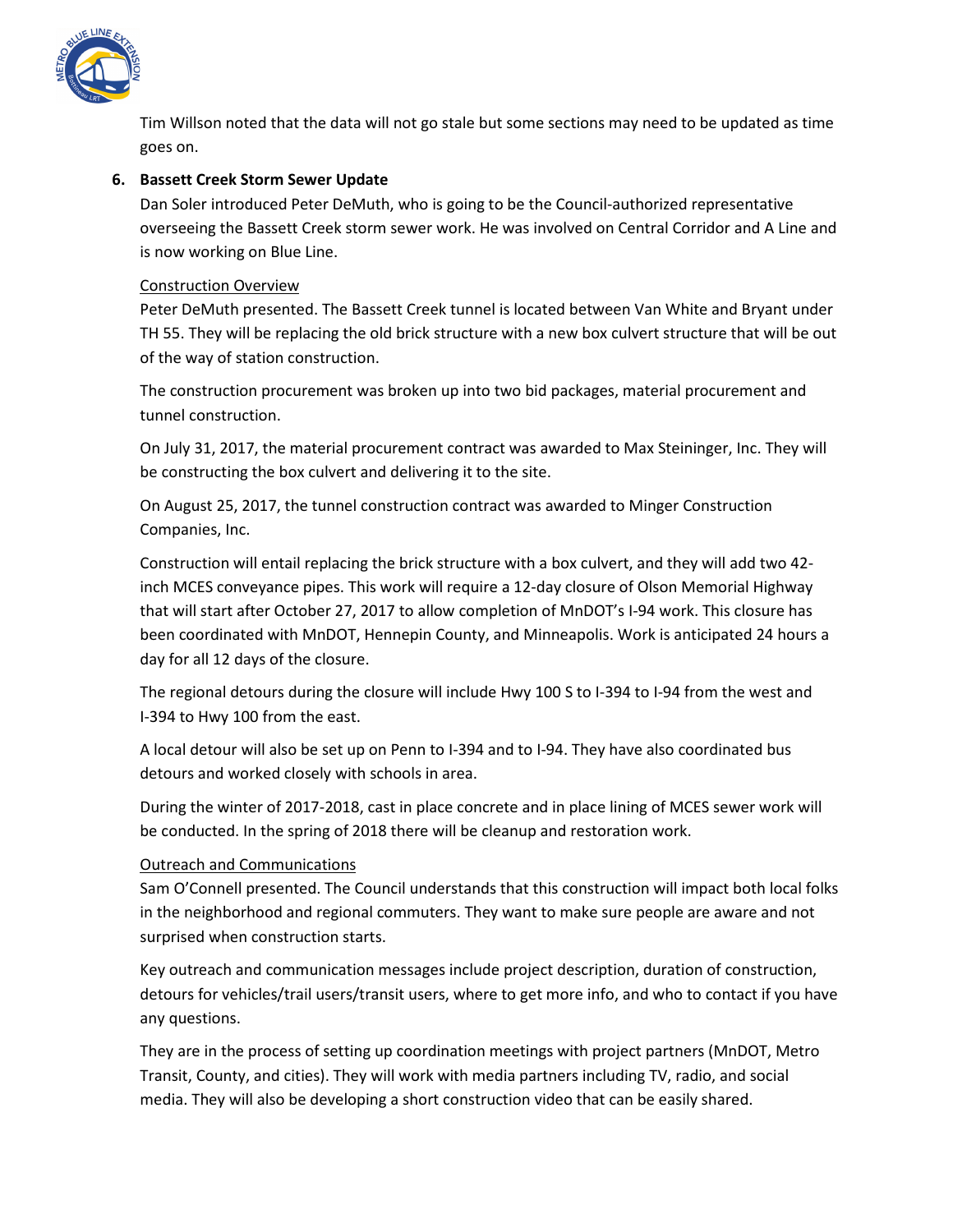

Neighborhood/community communications will also include neighborhood and community briefings, a community open house in early October, a leave behind poster/one pager, project website and newsletter, variable message signs, and GovDelivery.

## **7. West Broadway Stations**

Alicia Vap presented on the three stations along West Broadway.

Station design was established in the 30% plans, including:

- Center platforms consistent on all BLRT station platforms
- Consistent layout of shelters, ticket equipment, and signage on all platforms

The station design is advancing towards 90% plans, which includes finalizing:

- Material choices, including color
- Details such as lighting or other unique design elements
- The station area, including access

The three stations on West Broadway are considered sister stations – they have a similar look and feel but have differences.

At the 93<sup>rd</sup> Avenue Station, the primary access is at a signalized intersection and secondary access will be on the south end of platform with a rectangular rapid flashing beacon (RRFB). The City of Brooklyn Park has been working diligently on what they want the corridor to look like and is adding some streetscape elements to the project. The canopy will be made of expanded metal material and the ends of the canopy will be lit. There will be light spires along the roadway that tie in with the station architecture. On the platform, there will be between-car barriers to provide a cue to those who are visually impaired where the gap between cars is located.

Rich Gates noted that the bar for cars to stop at the RRFB on the south end of the platform is in the intersection so they may want to move it to the south side so as not to block cross traffic.

At the 85<sup>th</sup> Avenue Station, primary access is from the traffic signal on the north end of the platform, and secondary access will be provided with a RRFB on the south end. The architecture will take a cue from nearby buildings such as the college and the library. The panels on the canopy may be backlit on the edges and side. Light spires along the roadway will tie in with the station architecture, and between the car barriers will be located on the platform.

At the Brooklyn Boulevard Station, the canopy will be made of metal panels with a wave pattern, and the end panels will be lit. Light spires along the roadway will tie in with the station architecture, and both station accesses are from traffic signals. The platforms will include between the car barriers.

Denise Butler asked why the  $63^{\text{rd}}$  Avenue Station was not included and who was involved with the station design conversations. Alicia Vap said the conversations are being had with the architects, and information is starting to be shared with city staff then it will be taken to city councils. At the beginning of the process, they spent a lot of time getting information on the context and character from the community, now the architects are picking materials based on those descriptors. The design of the 63<sup>rd</sup> Avenue Station will be presented later; today, they are focusing on the three